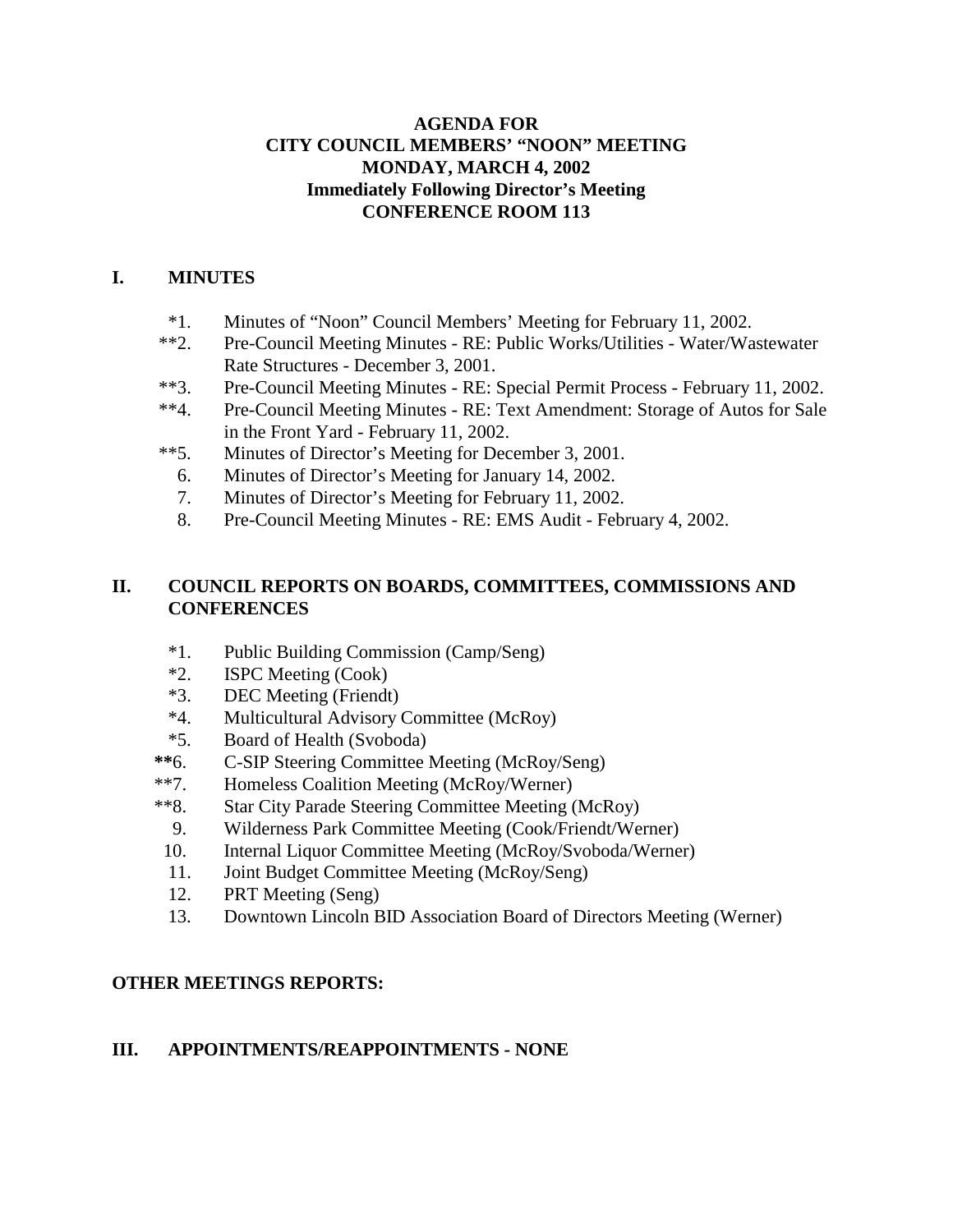**IV. MEETINGS/INVITATIONS - NONE**

## **V. REQUESTS OF COUNCIL FROM MAYOR - NONE**

#### **VI. MISCELLANEOUS - NONE**

#### **VII. CITY COUNCIL MEMBERS**

## **VIII. ADJOURNMENT**

#### **\*HELD OVER FROM FEBRUARY 18, 2002. \*\*HELD OVER FROM FEBRUARY 25, 2002.**

ca030402/tjg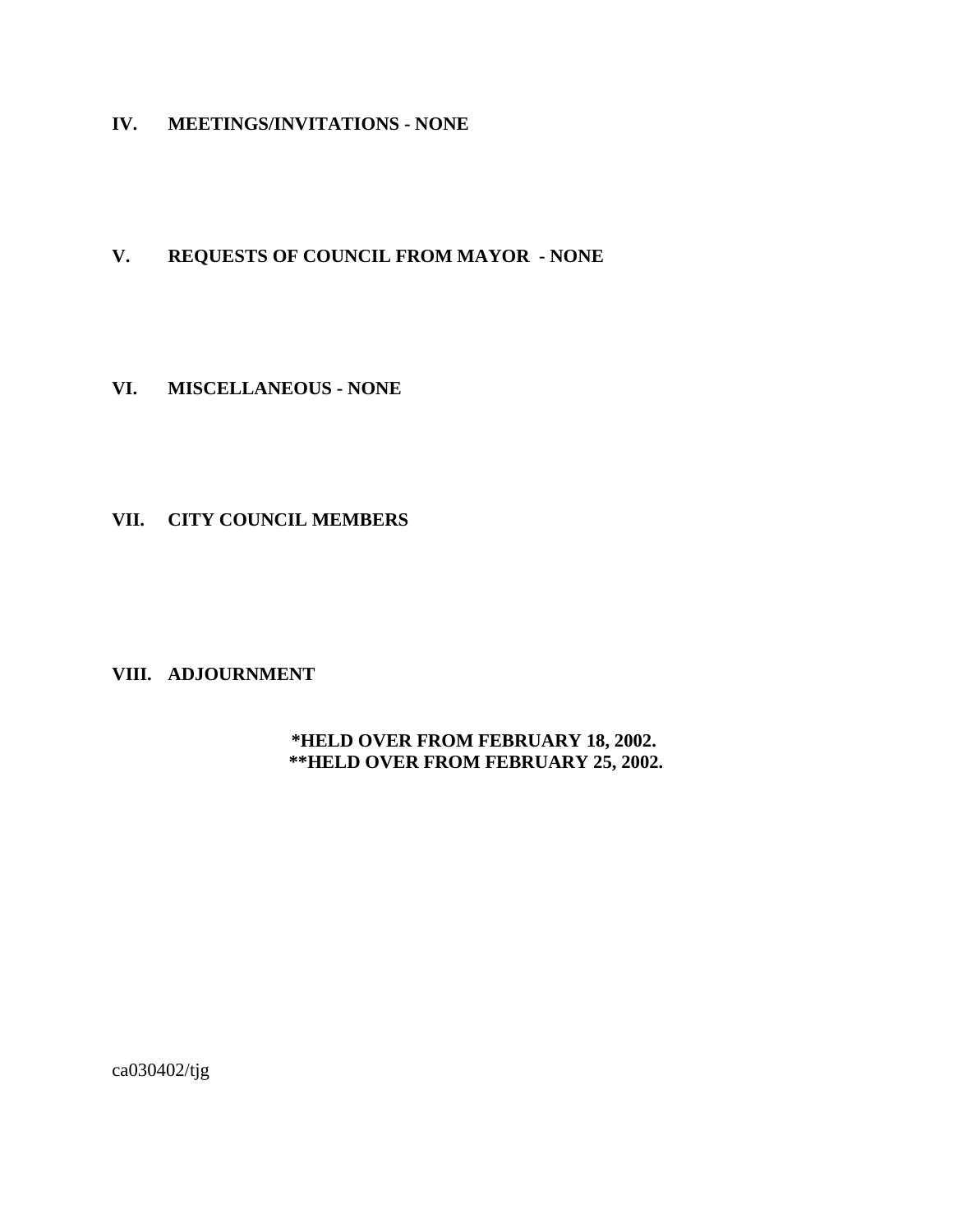# MINUTES CITY COUNCIL MEMBERS' "NOON" MEETING MONDAY, MARCH 4, 2002 *CONFERENCE ROOM 113*

Council Members Present: Annette McRoy, Chair; Jonathan Cook, Vice-Chair; Jon Camp, Coleen Seng, Ken Svoboda, Terry Werner; ABSENT: Glenn Friendt

Others Present: Mark Bowen, Ann Harrell, Amy Tejral, Mayor's Office; Dana Roper, City Attorney; Darrell Podany, Aide to Council Members Friendt, Camp and Svoboda; Joan Ray, Council Secretary

# I. MINUTES

- \*1. Minutes of "Noon" Council Members' Meeting for February 11, 2002.
- \*\*2. Pre-Council Meeting Minutes RE: Public Works/Utilities Water/Wastewater Rate Structures - December 3, 2001.
- \*\*3. Pre-Council Meeting Minutes RE: Special Permit Process February 11, 2002.
- \*\*4. Pre-Council Meeting Minutes RE: Text Amendment: Storage of Autos for Sale in the Front Yard - February 11, 2002.
- \*\*5. Minutes of Director's Meeting for December 3, 2001.
	- 6. Minutes of Director's Meeting for January 14, 2002.
	- 7. Minutes of Director's Meeting for February 11, 2002.
	- 8. Pre-Council Meeting Minutes RE: EMS Audit February 4, 2002.

#### \*Held Over from 02-18-02 \*\*Held Over from 02-25-02

Vice-Chair Jonathan Cook requested a motion to approve the above-listed minutes. Jon Camp moved approval of the minutes as presented. The motion was seconded by Ken Svoboda and carried unanimously by voice vote for approval. (Glenn Friendt-Absent)

# II. COUNCIL REPORTS ON BOARDS, COMMITTEES, COMMISSIONS AND CONFERENCES -

\*1. PUBLIC BUILDING COMMISSION (Camp/Seng) Ms. Seng reported that the meeting had been so long ago - February 12<sup>th</sup>. One item they discussed was the *Thrifty Nickle* newsrack sites; the Space Heater policy from the State was received and forwarded to the Fire Inspectors for review. (the State Policy is "None") Ms. McRoy asked why they didn't just turn up the thermostats instead of having people freezing to death. Ms. Seng noted that there were 50-60 space heaters in the building.

Mr. Camp asked if the PBC had decided to do anything on a City Policy regarding the space heaters. Ms. Seng answered that they had not; it had been forwarded to the Fire Inspector for review, but no action has been taken.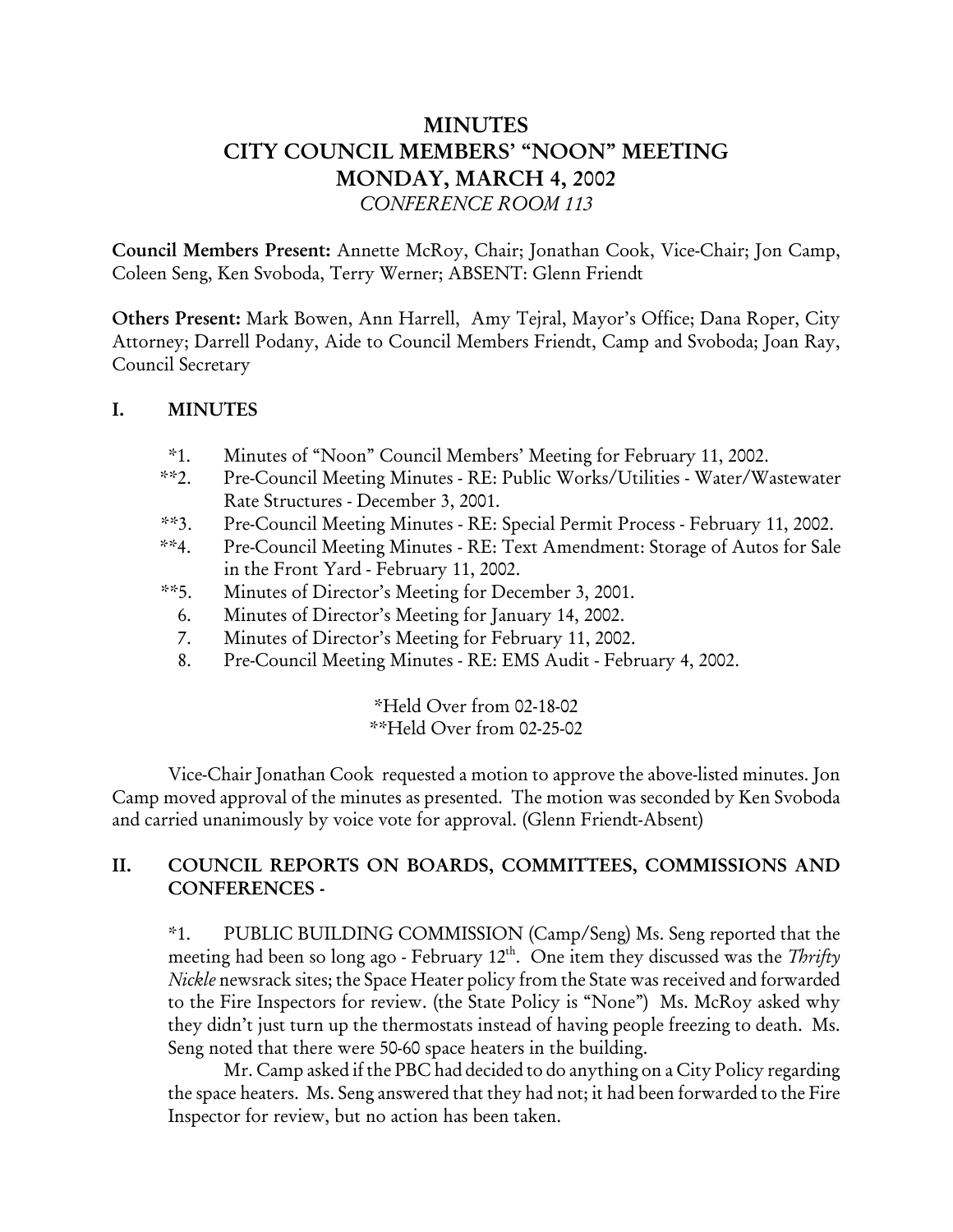Ms. Seng continued her report, noting that the Old Federal Building Update had been discussed, with Mr. Dallas McGee making a presentation on that issue. Ms. Seng reported that the PBC had approved Sinclair-Hille for the architectural/engineering services for the parking facility in Block 101. There were two groups interviewed of the six that had made application. The two were Davis Design and Sinclair-Hille. Mr. Camp, who was on the interview committee, stated that all of the groups had good presentations.

Ms. Seng noted that HWS had been at the meeting to discuss their geo-technical proposal. They will be doing the borings at the base of the parking garage building. Ms. Seng stated that they had approved seven borings for the project.

She noted that quite a bit of time had been spent on the vacation of "H" Street and security recommendations. She added that they had sent this issue back for more study, but she did have some material to be passed around for Council's review. [Ms. Seng handed out the material which outlined the proposals and their short- and long-term impacts- a copy is on file in the Council Office]

Ms. Seng reported that they had given a recommendation of approval for the Bond Reserve Account. There is \$2.5 million in reserve. We're trying to get a higher percentage rate on that amount. She stated that March 19<sup>th</sup> will be the date for the next meeting.

She noted that Risk Management should be moved over to the 233 Building by now. The Public Defenders' Office will have their own space. She asked if anyone had moved in yet at 900 "J" Street. She commented that her information indicated that it would be three-four weeks before the Human Services Offices would be moved in there. She reported that there was a service agreement approved for the Health Department. Ms. Seng concluded by stating that that was about the extent of the meeting.

Mr. Svoboda asked if it was the Public Building Commission that was discussing the relocation of some of the Council Offices and the flow through the area. He noted that some of the County Commissioners had been coming into Council Members' offices making comments about eliminating Jon's office and having a door coming from the Council Chambers through that space. Ms. Seng indicated that it was all just talk at this point with no decisions to be made until after the space study was completed. Discussion ensued regarding the configuration of the Council Office and the study being done on space use needs and security concerns.

Mr. Cook briefly reviewed the "H" Street vacation materials distributed earlier by Ms. Seng.

\*2. ISPC (Cook) - No Report

\*3. DEC (Friendt) - Carry Over to the 03-11-02 "Noon" Agenda

\*4. MULTICULTURAL ADVISORY COMMITTEE (McRoy) Ms. McRoy reported there had been an update from Chief Casady; there had been a discussion regarding Officers in Community Centers and what they're doing with officers who speak multiple languages. Ms. Tejral added that they had talked about having a Spanish Crime-Stoppers Line. Ms. McRoy stated that the details were yet to be worked out on that concept, but there was interest in supporting that.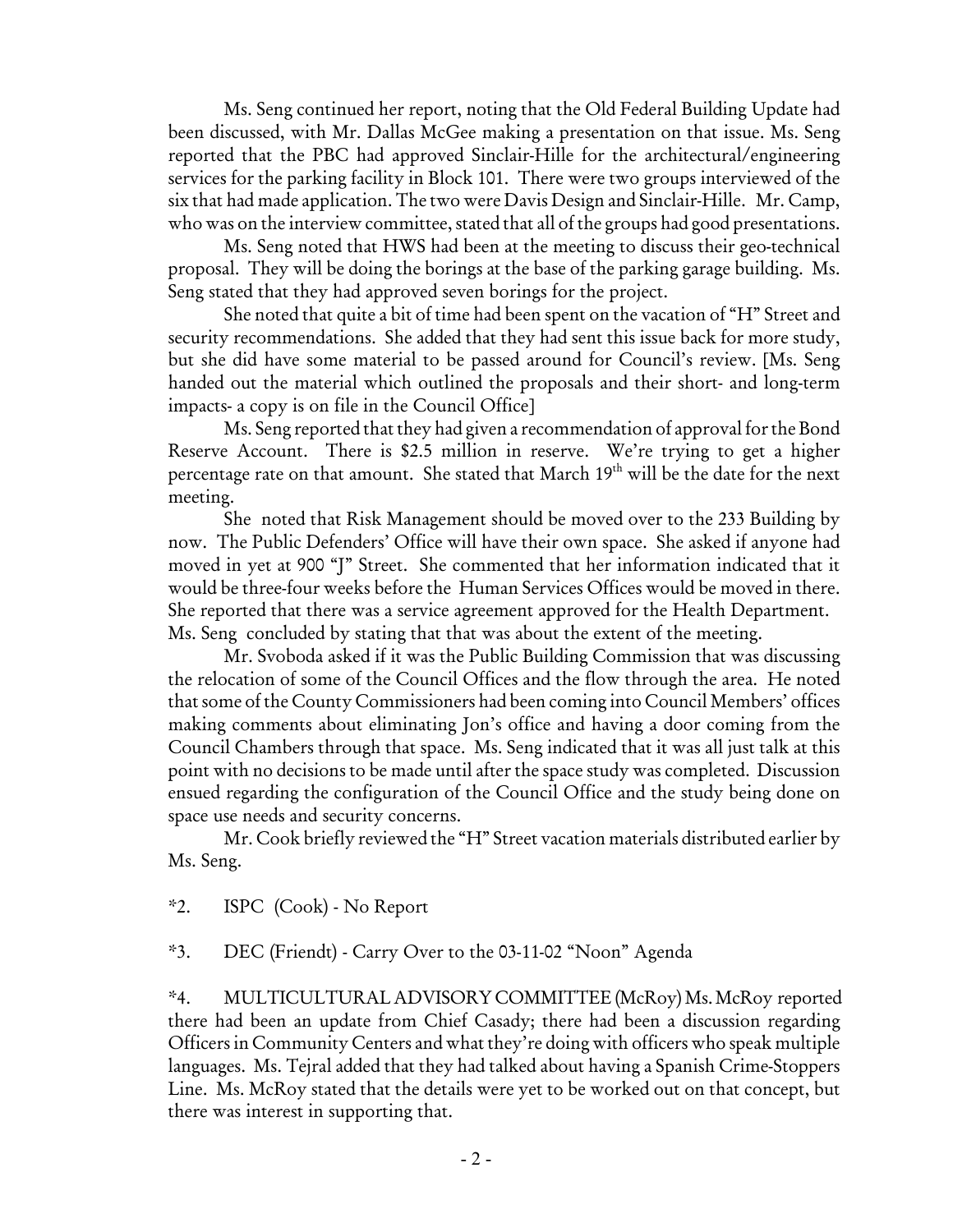Ms. McRoy reported that she had turned in her evaluation of their Hazardous Waste Survey which had been sent out the month before. She noted that the survey had several areas that could be improved and her assistant was working on getting that evaluation done.

Mr. Werner asked what ever had happened to the Interpreter question. He asked if it wasn't to have gone to the MAC for consideration and then recommendation to Council. Ms. McRoy answered that they had stated that they wanted Council to move forward with that. She noted that she had brought that recommendation to the Council conveying that MAC supported that. She noted that her assistant was working on some language for a draft ordinance. Mr. Werner stated that someone had brought this issue to his attention and requested that he ask about it. Ms. McRoy assured him that work was being done on the issue.

\*5. BOARD OF HEALTH (Svoboda) Mr. Svoboda reported that there had been a public hearing on the tattooing and body piercing issue, noting that a number of people came to that. Mr. Svoboda said that those who came forward were appreciative of the objectivity of the Board in not looking at the industry as being "seedy" but taking them quite seriously.

The Board of Health was attempting to pass on to the Council a proposed amendment on an ordinance that would discuss everything *except* the underage portion of the issue. Mr. Svoboda told them no - he would rather have something coming forward from the Board, as a health agency board, that would give clear definition as to what their intent was. Mr. Svoboda stated that his argument all along was that teenage body piercing or tattooing should not be allowed other than with consent and presence of an adult. He noted that he was quite adamant about it at this meeting as well. He noted, however, that in speaking with wise counsel, it was pointed out to him that parental control can't be dictated. Although we may not like it, we must be able to give control to the parents - which was also the consensus of the majority of the Board of Health and those members that were there - as well as Staff. So, what is more than likely to come back to Council will be an ordinance that will allow underage body piercing and tattooing to those 15 or 16 years of age, up to the age of 18 -or the age of consent- with parental consent and parental presence.

Mr. Werner noted that the presence would be the big issue - so there could be no signature cards forged by friends. Mr. Werner asked how proof would be shown that someone was a guardian and not a parent. Mr. Svoboda stated that the Law Department is working on that now; whether it would allow for a guardian and/or a parent and how guardianship and/or parental authority would be proven.

Ms. McRoy asked how that would effect ear piercing, observing that kids can get their ears pierced now without parental consent. Mr. Svoboda responded, stating that that would be exempted from the ordinance. He explained that the Health Board's reasoning was that there is little to no blood, and it is not a Health Department issue. The ordinance would cover all other body piercings, but not ear lobes.

 Mr. Werner stated that that amazed him, because a needle is used. Mr. Svoboda stated that it is not a body fluid issue and not a public health issue. Nationally, it's not a concern. Apparently there is no risk other than a possible infection and that's usually short term. Mr. Werner asked if currently there was no inspection of tattoo places? He asked if the Health Department didn't go in and make sure they're using sanitary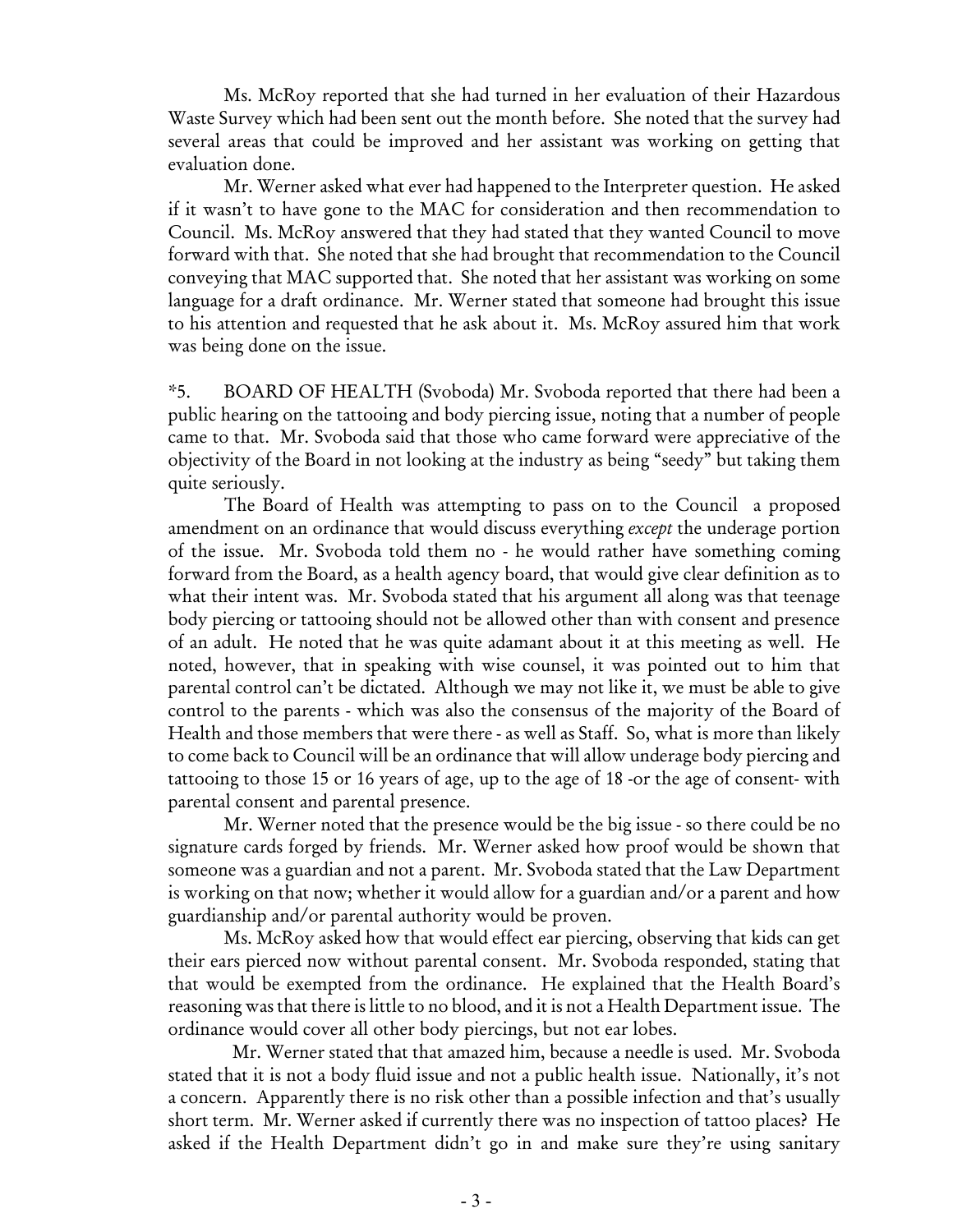methods? Mr. Svoboda answered that he did not think so, but this ordinance would force that. He added that the industry is all in favor of this regulation.

 Mr. Roper noted, with a touch of irony, that they *do* regulate barber shops. Mr. Svoboda reported that there have been some "walk-in" inspections by the Health Department Staff just to see what is going on. Apparently, most of them, if not all, run extremely tight operations. Most of them do not allow tattooing of minors even *with* parental consent - even though currently there is no law that prohibits it. And even if the new ordinance is passed, most of them will still not allow underage tattooing.

Mr. Werner commented that he was glad Mr. Svoboda signified "most", because last week someone had called, outraged, because that person's 15 year-old daughter had a navel pierce and it was infected. The man went down to the tattoo shop and was told that one has to be 16 before it could be done. Mr. Svoboda answered that *some* very well could be operating illegally. The ones who spoke to the Health Department last week said that their industry is not without those who will press the issue and break the law anyway - just like any industry. But they're all in favor of it and are not opposed to the fees structured in the ordinance or the inspections or the requirements for permits and application for licensure of those who are doing the work, not just the establishments.

Mr. Cook asked what the age of consent would be in Nebraska, wondering if it weren't 19 in this state. Mr. Roper answered that 19 is the age of majority in Nebraska. Mr. Svoboda noted that that would have to be clarified in the language of the ordinance, but the Law Department is working that out.

There was a brief, light-hearted discussion regarding the possibility of the tattooing/piercing history of Council Members being brought to the fore during any proposed public hearing on this issue. Mr. Svoboda, on a serious note, encouraged Council Members to stop in and look over a tattoo establishment and see what goes on, noting that they're apparently extremely well-run and above board.

 \*\*6. C-SIP STEERING COMMITTEE MEETING (McRoy/Seng) Ms. Seng reported that there had been two meetings in the interim since the last "Noon" Meeting. She noted that they're just following through on this process with public policy. The Steering Committee is struggling with the issue of where we go after this. Should we make this into a separate organization - should we hook it on to something else - what should happen? Right now it's United Way, Joint Budget Committee (City/County) and some foundations all working together.

She noted that they're not quite sure where this group is going, but when we know, we'll tell you.

\*\*7. HOMELESS COALITION MEETING (McRoy/Werner) No Report

 \*\*8. STAR CITY PARADE STEERING COMMITTEE (McRoy) No Report (Ms. McRoy has scheduling conflicts on Fridays)

 9. WILDERNESS PARK COMMITTEE MEETING (Cook/Friendt/Werner) - Carry Over to 03-11-02 "Noon" Agenda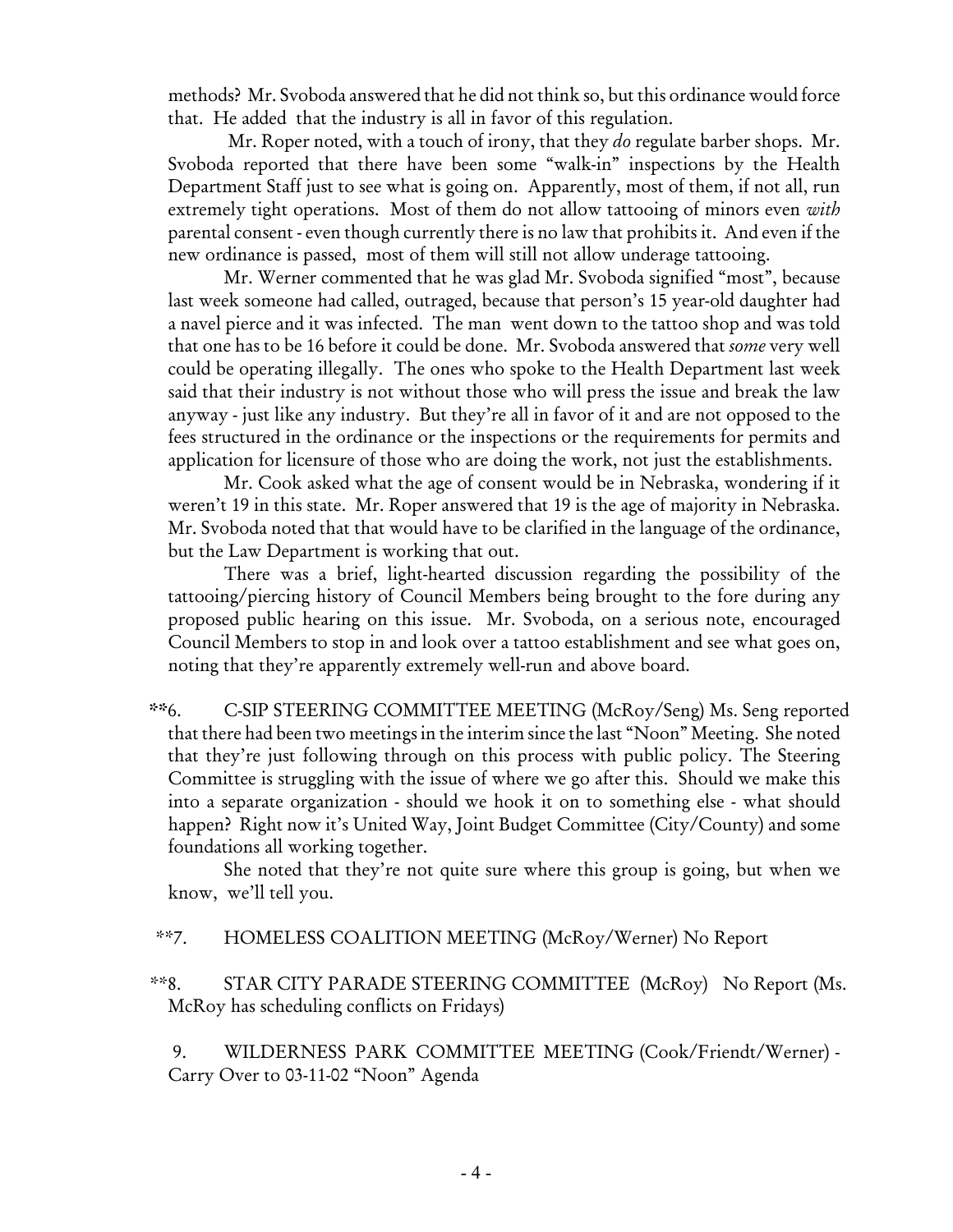10. INTERNAL LIQUOR COMMITTEE (McRoy/Svoboda/Werner) Ms. McRoy reported that they've given Joel Pedersen direction to move forward with the Football SDLs. That should be coming back to us soon. We want it off our plate there (ILC) as we move forward on the issue.

Mr. Svoboda stated that there had been one suggestion that Lincoln just eliminate all SDLs on Football Saturdays. Ms. McRoy stated that that had been a suggestion from the City Clerk. Mr. Svoboda stated that many college towns of our size just don't allow SDLs.

The main point of discussion had been that whatever we do, the criteria would be that an applicant would have to be a current license holder and the location must be adjoining a current permit. That would eliminate the WIC Alumni Association. He noted that some had been concerned that that is really `steppin' on some toes over there'. But Mr. Svoboda asserted that he was at the point of just saying "tough". He felt the NU direction should set a precedent...be a role model - no alcohol on campus.

Ms. McRoy stated that another discussion at the meeting had been the RHC (Responsible Hospitality Council) which was mandated by the Council a few years ago. The group needs a website home and Ms. McRoy offered, because it was a quasigovernmental, non-profit group, a link to the City Council's website. It won't cost anything and, since it is a City mandated group, if the Council agrees, they will use the City Council website as their parent homepage. Council agreed that this would not be inappropriate.

Ms. McRoy added that the SDL policy would not take effect until 2003, so there would be time for any further comment or discussion.

Ms. Ray reminded Council Members, since they were discussing Council's website, that, as they had requested, a page had been set up for them from which they could offer comments to the public. Ms. Ray noted that the 2002 page is currently empty, which might not look good to the constituency. (Ms. Ray noted that the exception was Ms. Seng's Monthly Citizens Meetings which were being posted each month) Ms. Ray offered this information as an FYI for Council Members' consideration.

11. JOINT BUDGET COMMITTEE (McRoy/Seng) Ms. Seng reported that there had actually been two meetings on Friday; the first was the JBC meeting and the second was regarding the Malone Center situation. She stated that she would like to do the JBC report and requested that Ms. McRoy do the Malone Center report.

Ms. Seng continued, noting that the Health and Human Services representative for Eastern Nebraska made a presentation which pertained more to the County side than to the City side, but it is important for us to hear it too, because as they receive more funding, it will be helpful to know how much the City will have to do on certain projects; or the other way around, if things are cut, they'll be coming to us. All of this is dealing with State funding for Human Services.

She reported that they had voted during the JBC meeting to approve \$20,000 for the Malone Center with \$12,000 going immediately for the Cedars Contract, which is \$2,000 per month for the next six months. We'll hold back \$8,000 until a designation is made as to exactly for what purpose those funds can be spent.

Ms. Seng reported that Marc Wullschleger gave them an update on SRO projects. The committee had met at least once and they are beginning to identify some of the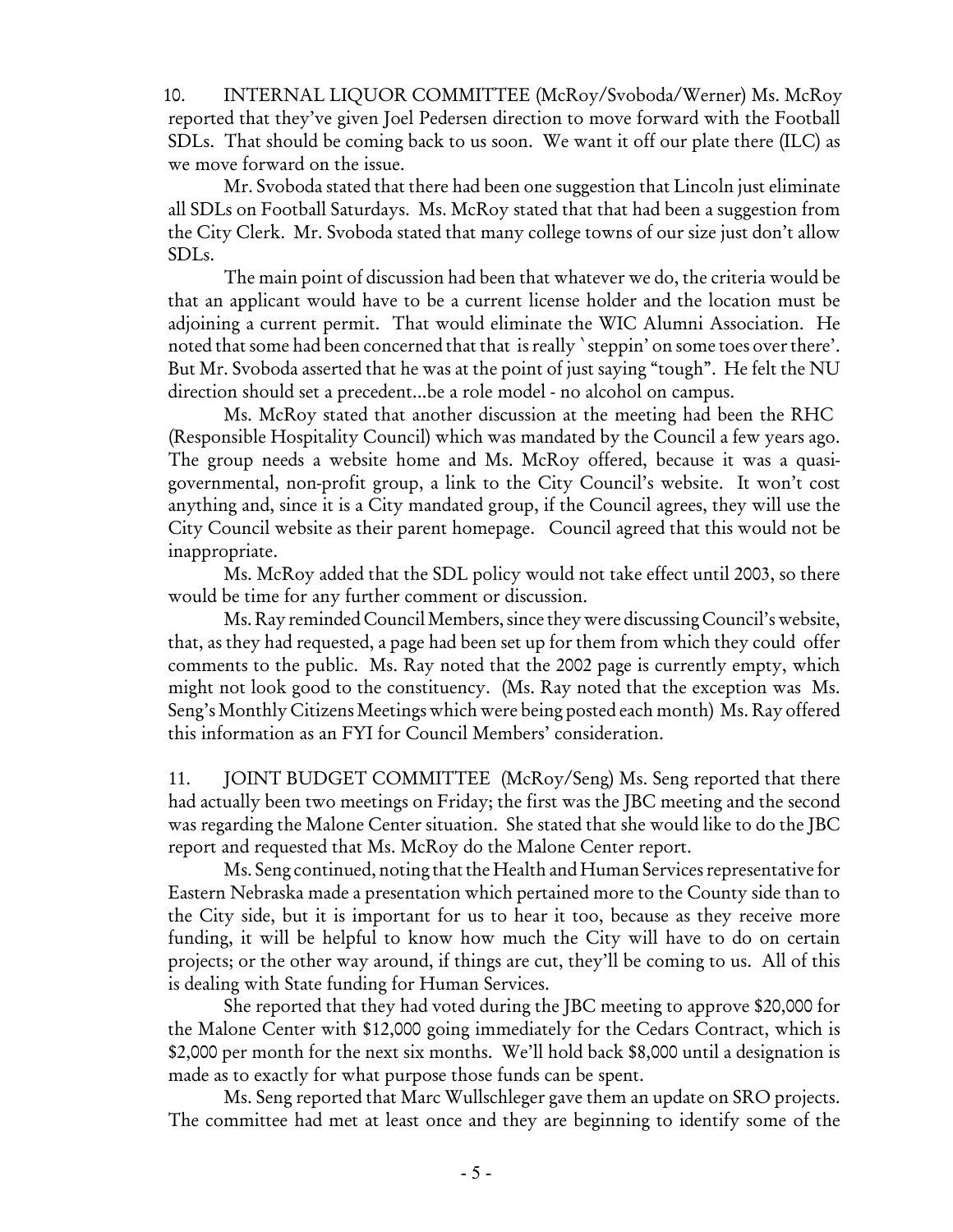concerns and situations and spaces that are good or bad and what needs to be done in each situation. There was a review of the C-SIP conference. That's about all that was done except for the JBC funding requests for the upcoming year.

The requests for funding for the upcoming year totaled ninty-seven; 47 were for United Way; 17 were for JBC, and 33 were joint requests. This was our first look at them and we'll have a lot more in-depth review of those requests before we proceed.

Mr. Werner asked about the Day Watch and Matt Talbot funding being lumped together. He asked if Ms. Seng was familiar with any of that discussion? Ms. Seng answered that they did know that Matt Talbot came in for new requests this coming budget year - \$10,000. She thought both Day Watch and Matt Talbot were both listed separately in the reports. Day Watch is under Housing and Shelter and Basic Emergency Needs for \$20,000. They'll go through a whole process of designation before any monies are allotted. Mr. Werner noted that combining the two agencies would be a strange way of conducting business since they are not duplicating services. He felt if such a combining of agencies were in the works it should be something that deserved a great deal of discussion and consideration before proceeding with any such plan.

Ms. McRoy gave a brief over-view of the Malone Center meeting. This was a meeting with the funders. As Ms. Seng mentioned, JBC gave up \$12,000 for a management contract with the Woods Foundation. United Way will pay for the technical assistance; for the accounting firm to audit the books - that's taken care of. The Cooper Foundation, Lincoln Community Foundation and the Community Health Endowment wanted to wait 'til after the March  $27<sup>th</sup>$  Board meeting to see what they would be funding. They wanted to see how the new Board stacked up & what is going on there [before making a commitment].

Ms. McRoy continued, stating that Jim Blue, with Cedars, is doing the managers contract that went into effect March 1st. He already did preliminary work. The Center is in bad shape not only fiscally, but physically as well. There is a need for a strategic analysis of the engineering/architecture of the whole facility, which will cost anywhere between \$2- \$3,000. There are mundane maintenance needs that must be met - such as the duct cleaning above the gym area - between \$4-5,000 will be needed for that. There was a community cleaning day, which had to be cancelled because of the weather. The bids for the structural analysis of the electrical engineering are being let. They're looking at different organizations that might be able to donate their services...such as Home Builders to do the special projects and things of that sort.

They'll submit the contract for a strategic facilitator from the outside to work on those issues; find a new Director; look at the physical shape of the building for an analysis of maintenance needs. Strategic plans will include an assessment of what's going on in the Malone area. There will be community quorums to talk about what direction the Center should go. A practical business plan for services would include child care. They are looking for the facility to open at some point this summer for use. With Joe Ballard's Project Youth losing funding, it's really important that the Center be open this summer. They're also looking at how the Center will tie in with the Antelope Valley Project.

Short term - They're planning on the child care to open with a new license, but there are a lot of physical things that will have to be done before that can happen. Ms. McRoy stated that she was disappointed that more Community Foundations hadn't stepped up to fill the gap. She stated that the Director's search will be an on-going commitment.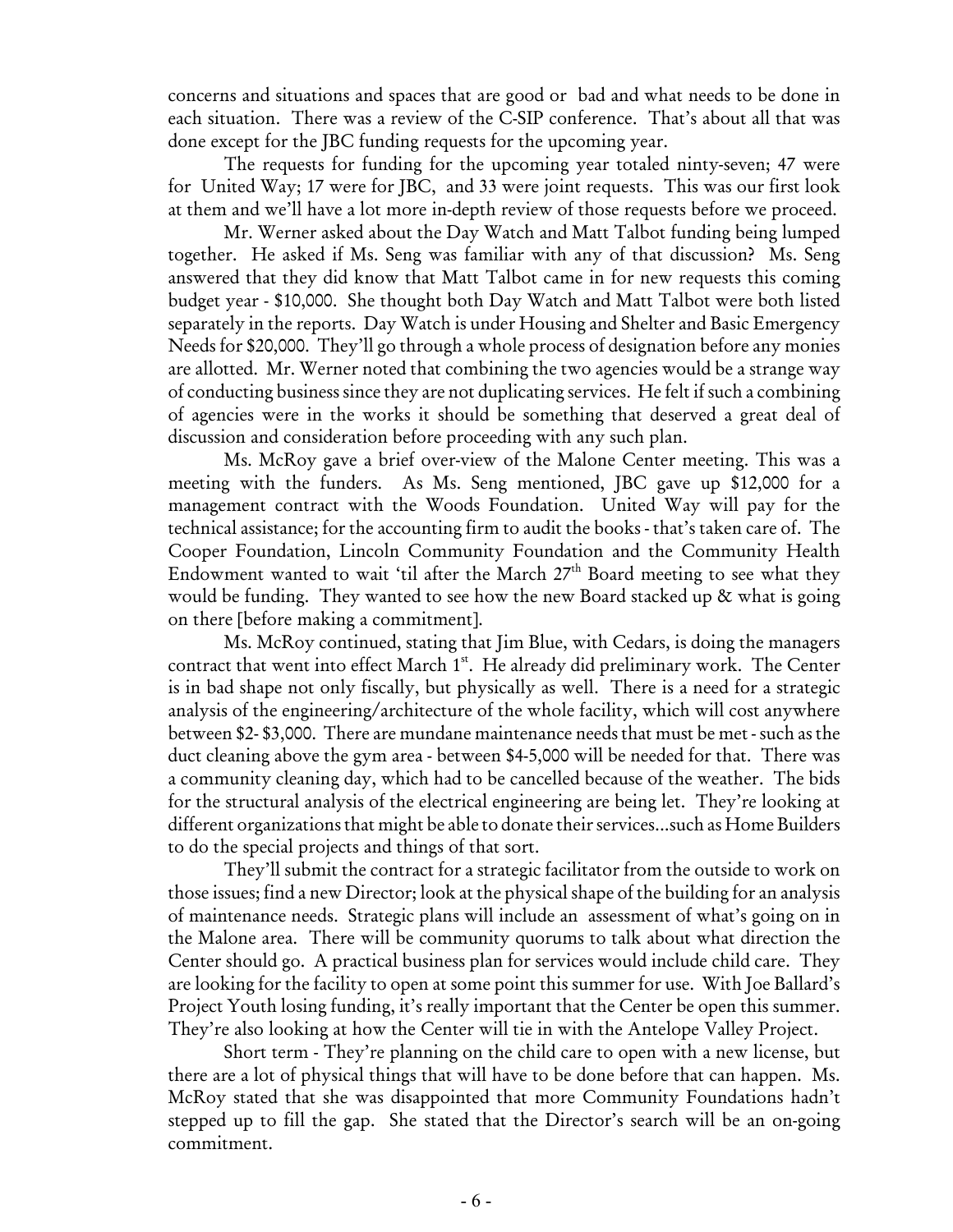12. PRT (Seng) - No Report

13. DOWNTOWN LINCOLN BID ASSOCIATION BOARD OF DIRECTORS MEETING (Werner) Mr. Werner very briefly indicated that the Mayor has released the funds to do the landscaping on  $9<sup>th</sup>$  Street. Council was pleased with this news.

> \*Held Over from 02-18-02 \*\*Held Over from 02-25-02

OTHER MEETING REPORTS - Mr. Camp made brief comments on the West "O" Street Association meeting he had attended last Friday. He stated that they had very active participation and great efforts from the group.

Ms Seng reported that she had gone to the Holmes Lake meeting and wanted to tell Council Members how impressed she is with what the Park Department has done. There are so many different groups of residents and folks in that area who are working together on different issues all connected with Holmes Lake. It is very good. The citizen groups made the presentations, not the Parks Department.

III. APPOINTMENTS/REAPPOINTMENTS - Ms. Tejral announced that there would be appointments on the Formal Agenda next week to the Women's Commission and to the EMS Board.

Mr. Cook requested the resumes and applications of the nominees for the Council's review prior to the Formal Meeting. He explained to Ms. Tejral that the Council Members would like a chance to review the names submitted for nomination before they reach the formal agenda. This is to assure consensus on the choices as well as offering an opportunity for questions that Council Members might have regarding an applicant. Ms. Tejral indicated that she would have the appointments/reappointment nomination information to Council in order to provide them that opportunity.

- IV. MEETINGS/INVITATIONS Noted Without Significant Comment
- V. REQUESTS OF COUNCIL FROM MAYOR Mr. Bowen handed out material on the EMS Report to Council.

# VI. MISCELLANEOUS

#### ADDENDUM:

MEETINGS/INVITATIONS - Friends of Wilderness Park - Benefit Fund Raiser Invitation - Noted Without Significant Comment

MISCELLANEOUS: Discussion on the E-Mail from Jean Walker Re: Scheduling small group meetings with Council Members for briefing on the proposed Infrastructure Financing Strategy: Council adopted the following schedule: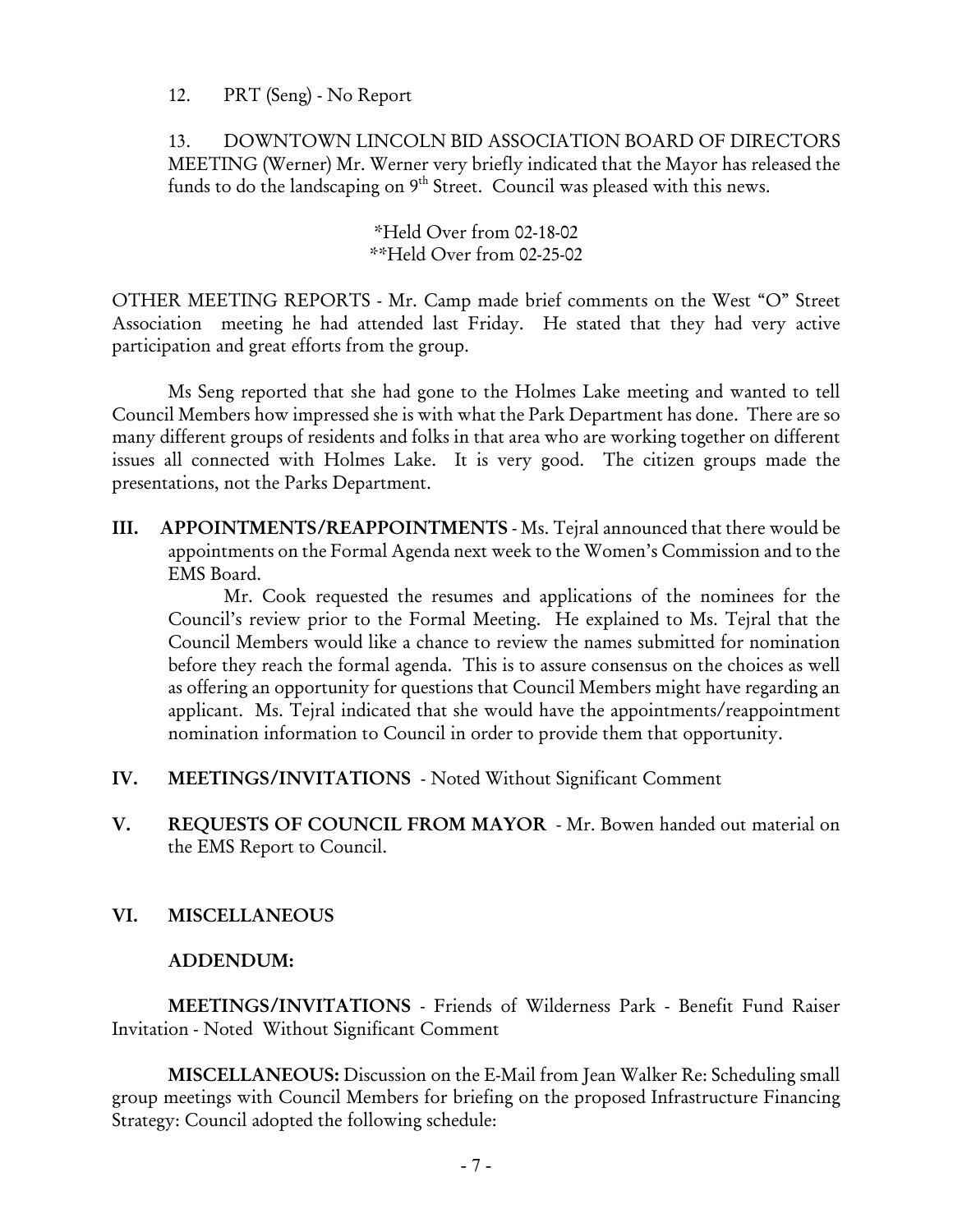Monday, March 11th, 8:00 a.m. - Terry Werner, Ken Svoboda, Jon Camp; Monday, March 11<sup>th</sup>, Immediately Following the Formal Council Meeting: Coleen Seng, Annette McRoy, Jonathan Cook;

Location to be determined *(03-05-02 - Notice of location confirmed from Planning: Mayor's Conference Room)*

Mr. Friendt will be contacted by the Planning Department to set up a time for him to meet with Staff at his convenience.

#### VII. COUNCIL MEMBERS

JON CAMP - No Further Comments

JONATHAN COOK - No Further Comments

GLENN FRIENDT - Absent

ANNETTE McROY - Ms. McRoy announced that in case anybody needs glazed doughnuts through the rest of the month, the Russ's B&R at  $17<sup>th</sup>$  & Washington is giving all their profits from the sale of glazed doughnuts to the Kuklin Pool. So if you need doughnuts, that's the place to go.

COLEEN SENG - Ms. Seng asked what the Budget Schedule was. She indicated that she was saving time on Thursday & Friday and would like to know when she would be meeting. Council determined what dates each Council Member had been scheduled for the Budget Review.

KEN SVOBODA - No Further Comments

TERRY WERNER - Mr. Werner asked if the Mayor was taking any action on LB384 [Prohibiting the use of condemnation for certain utility property] Ms. Tejral stated that basically the City is supporting the League's position. Mr. Werner asked if Administration had actively opposed the Bill? Ms. Tejral replied that they had not. Mr. Werner indicated that he felt if would be a good idea to do so. Mr. Cook agreed. Mr. Bowen stated that "we don't have much of a dog in that fight".

Mr. Cook and Mr. Werner both indicated that they felt we do. Mr. Cook stated that we're a municipality; we have a gas company that serves us. Mr. Cook felt we had as much of a dog as any other City with our population....we have the second biggest dog in the State. Mr. Werner stated that we should be opposing it for the same reason the League is opposing it. Mr. Bowen stated that it would require a state-wide effort [the rest of Mr. Bowen's comments were inaudible]. Mr. Werner stated that he thinks it would be something that we really don't want to see passed; and there is a lot of support for it because of some misconceptions and a tremendous lobbying by Utilicorp and the other gas companies. Mr. Bowen made comments that were inaudible.

Mr. Werner stated that there are some cases in Missouri where Utilicorp was taken to court for over-charging. They may be forced to send out some rebates. Someone is now looking at Nebraska, though we don't have any regulation in that area here. Mr. Werner reiterated that it would be in our interest to....